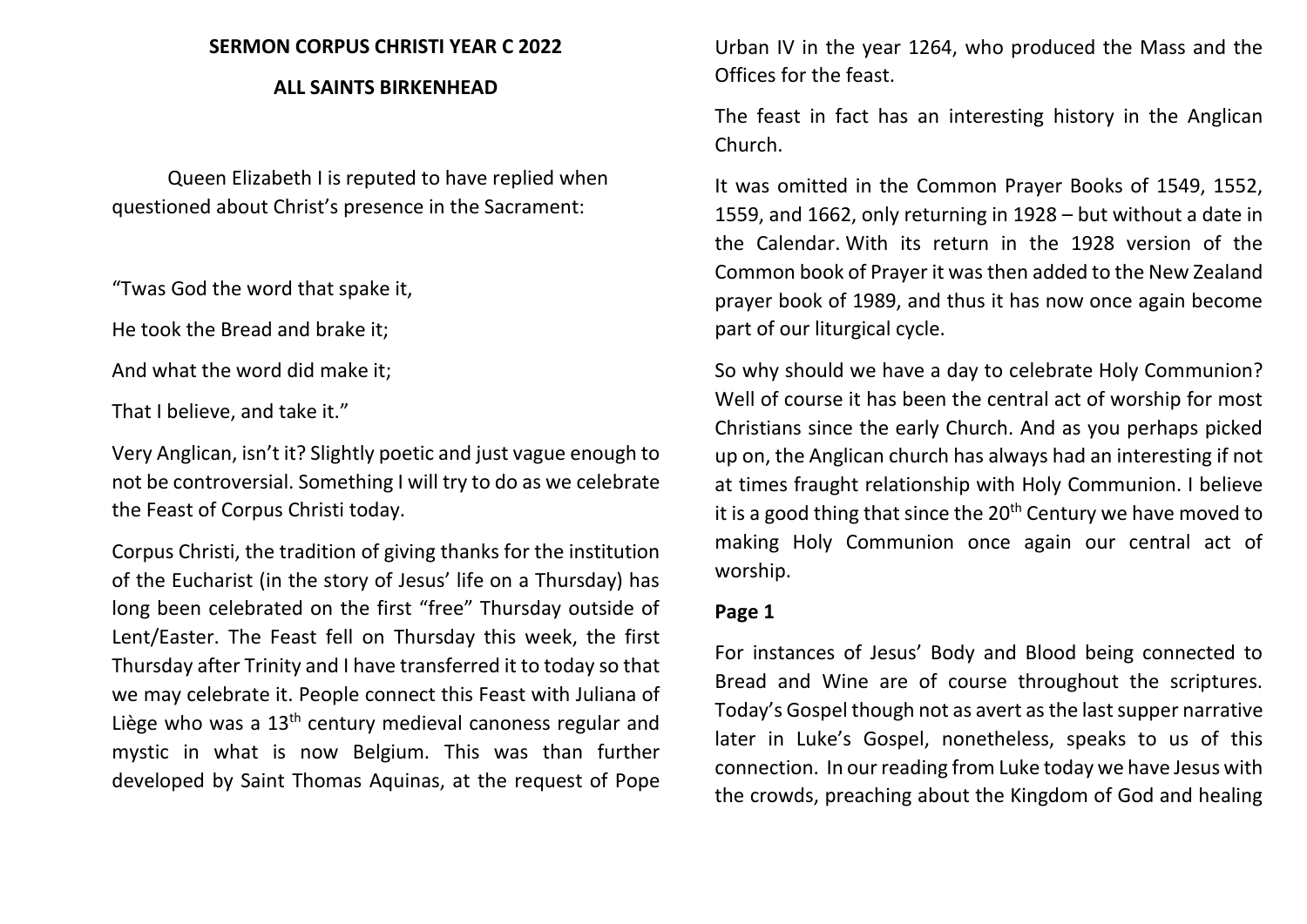those who were sick. And we are told that they were in a deserted place. As night fall approached the disciples realized that this crowd would most likely need food. Nothing worse than a hungry mob they thought. We don't know exactly what was the make up of that crowd that day but one thing we do know is that they were hungry. But they weren't just physically hungry of course. Wherever Jesus went he did two things, he cared for the material *and* the spiritual well-being of those he encountered. These people needed bread, food for the body as well as food for the soul.

### **Page 2**

And we know that in our world, that same desire remains. Though the specific context here in Birkenhead may be different. Recognizing that we live in a reasonably affluent part of Auckland. Though I am sure there are some who struggle to make ends meet, made worse by the cost-of-living crisis, it would be safe to say the majority who live in our neighborhoods perhaps have their daily needs met. But what about spiritual nourishment? It is quite clear that many in our community often feel a sense of disorientation. We see this in the break down of our society and the disconnection that many feel with each other. This has been made worse by the recent pandemic. And you yourself maybe feeling slightly

disconnected today, perhaps you have struggled with your faith in recent times due to everything that has been going on. Like that crowd that needed feeding, perhaps you also need the bread of life today.

## **Page 3**

And that is exactly what those who gathered on that day with Jesus were about to receive. Though perhaps they did not realize it. What then is the writer of Luke trying to tell us about bread? We know bread in Jesus' time was one of the most important items of food. The issue then that faced Jesus was if he just gave the people what they wanted, i.e., the physical bread, would that really solve their true hunger?

The Russian writer Dostoevsky, in his famous novel The Brothers Karamazov touches on this issue. He has a magnificent chapter called "The Grand Inquisitor". I wonder if you have read it? The Grand Inquisitor is a story recited by the character Ivan Karamazov, who questions his brother Alexei, a novice monk, about the possibility of a personal and benevolent God. In this story the character of the Grand Inquisitor ties the matter of bread and hunger to the temptation of Jesus in the wilderness. 'If you are the Son of God, command these stones to become loaves of bread.' But he answered, 'It is written,

"One does not live by bread alone,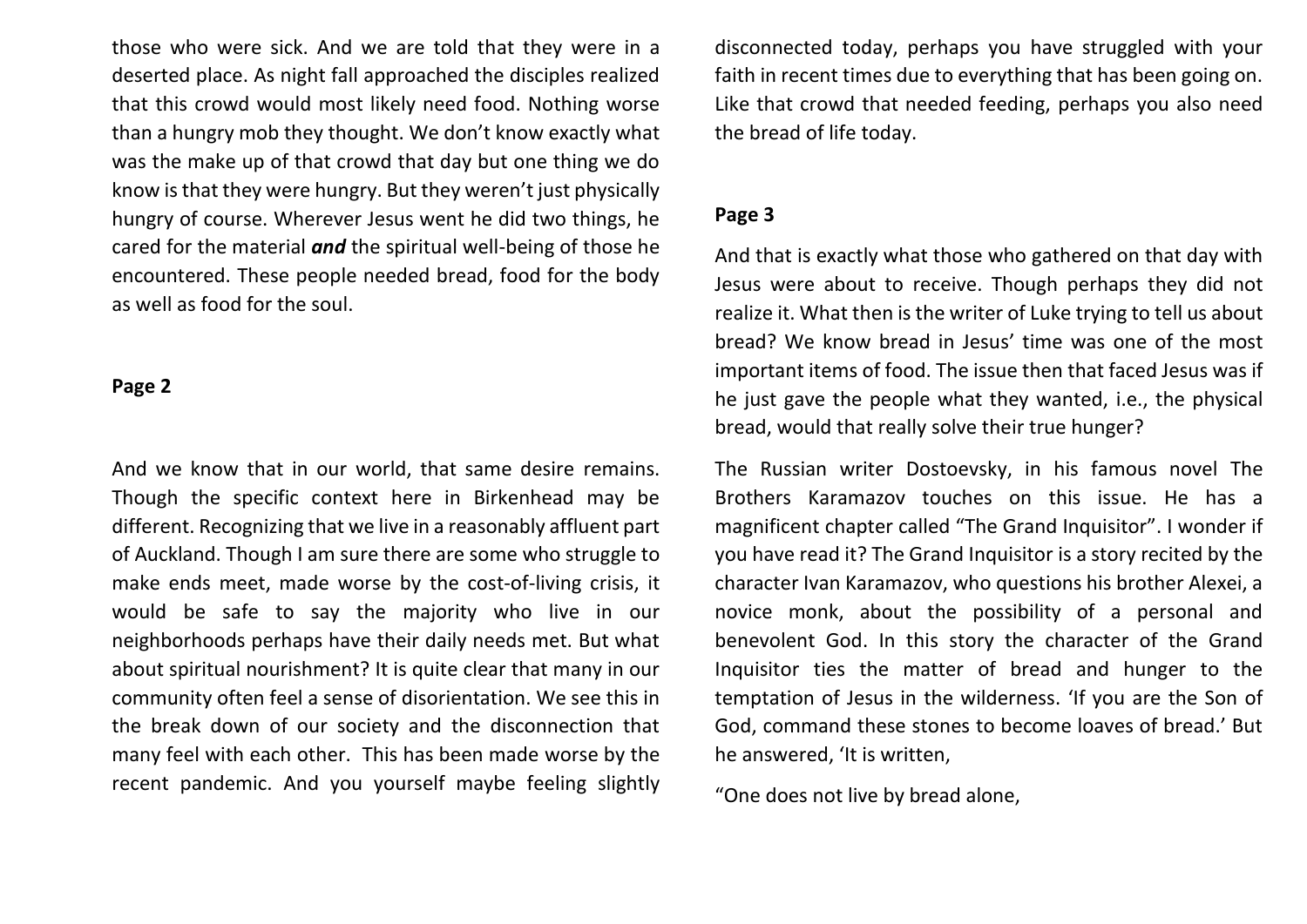but by every word that comes from the mouth of God."

On this challenge by the devil to Jesus regarding the stones the Grand Inquisitor character explains: "Turn them into bread, and mankind will run after Thee like a flock of sheep, grateful and obedient, though forever trembling, lest Thou withdraw Thy hand and deny them Thy bread." It is the Inquisitor's contention that people will not think about virtue unless they are fed, and that for the sake of bread, people are willing to become slaves. So is bread the end all? The Inquisitor continues, "In bread there was offered Thee an invincible banner; give bread, and man will worship thee, for nothing is more certain than bread. But if someone else gains possession of his conscience — Oh! then he will cast away Thy bread and follow after him who has ensnared his conscience."

History repeatedly bears this out. People will riot when they can't get enough daily bread to live. Yet history has also shown that those same people are willing to die to fight the perceived injustice. Jesus was right, therefore many times in the Gospels to fear that the people just wanted to turn him into a 'bread king', and he was also right to move the discussion from physical food so that it became a matter of the "food that endures for eternal life."

Returning then to today's story of the five thousand from Luke's Gospel It is now clearer why this isn't a typical miracle story. It's not really about the earthly bread and how many people were fed. That isn't the Gospel anyway. We still of course want to highlight the compassion of Jesus to the crowd. We still want to insist that as Jesus' disciples we be faithful in seeking to provide daily bread to all in need. Most importantly however as we reflect on the gift of Holy Communion today, we want to make them hungry for something more.

# **Page 4**

And we believe that deeper hunger can only be satisfied by the food that endures for eternal life. The Bread of Holy Communion. We have therefore determined that feeding the body is important but there is something else as equally important. For us as Anglicans as I mentioned at the start, this has always been a contentious issue. What do we receive when we have the Eucharistic?

Well, there are some Anglicans whose position on Holy Communion could be caricatured as "Jesus is present everywhere except in the bread and the wine of Holy Communion." But most Anglicans should hold to some theory of transubstantiation, consubstantiation, or transignification – in other words a treating with special respect of the consecrated bread and wine and Jesus as present there.

When Jesus shared the bread with his friends at the start of his last meal with the words "this is my body, do this in remembrance of me" and when did similarly with the cup of